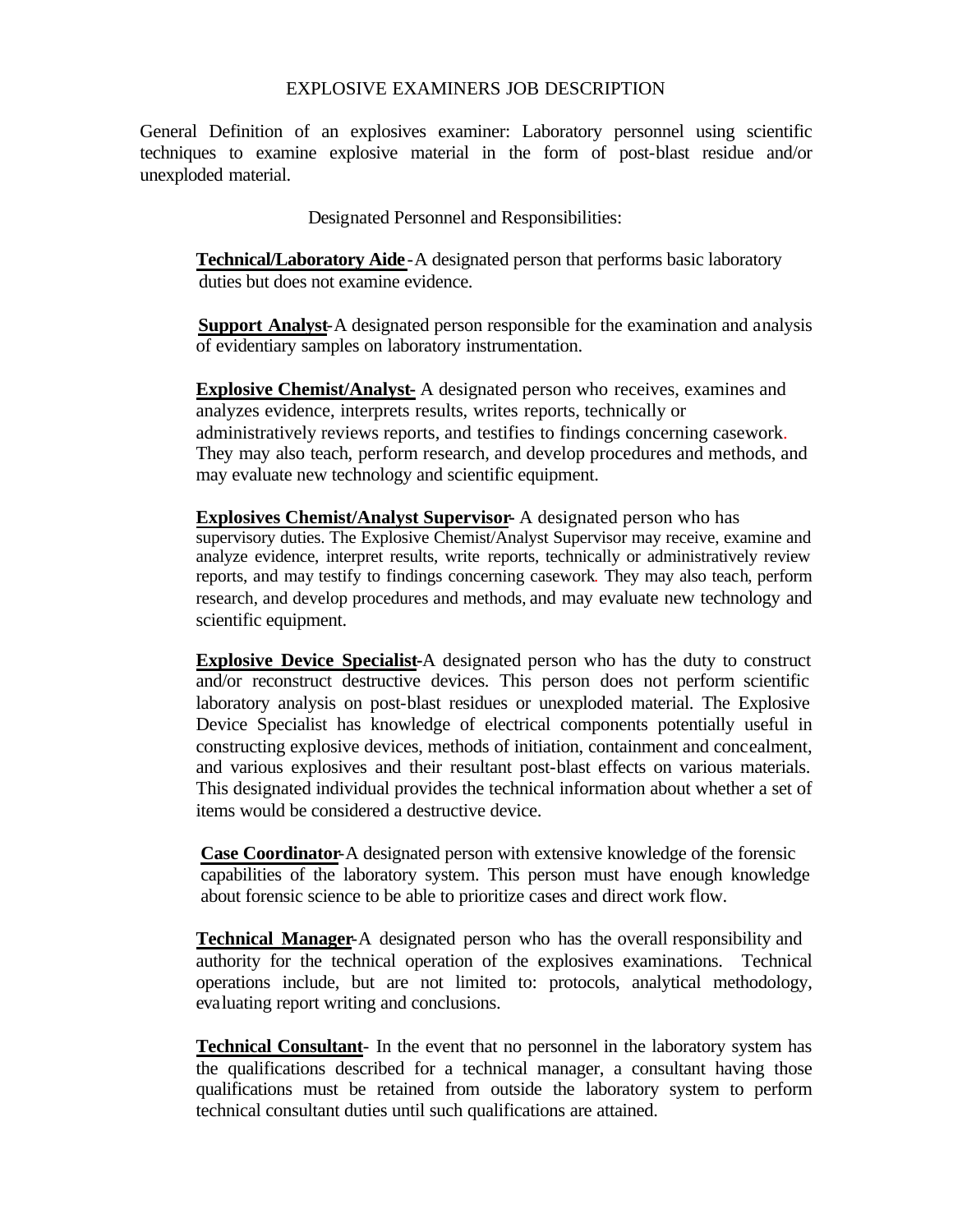# **Technical/Laboratory Aide**

# Academic Requirements

High School education is required. Additional coursework (college level*)* with strong emphasis on physical science is recommended.

### Requirements/Certifications

The technician must have the ability to understand and operate the analytical tools and instruments, which they are required to use.

# Agency Training Requirements

The training will consist of training to operate any analytical tool that they are required to use. An appropriate training period is recommended for each task.

# Position Duties

Technicians/Laboratory Aides will assist the analyst with whatever is deemed appropriate work. This can include, but is not limited to, creation of standards, collection of background information, aspects of research, and library creation. The technician shall not perform casework.

# **Support Analyst**

#### Academic Requirements

The support analyst will exhibit knowledge of the theories, procedures and analytical techniques necessary to produce reliable results and conclusions. This person will have a minimum of a BA/BS degree in a natural or applied science, (may include criminalistics or forensic science) with recommended course work in general chemistry, organic chemistry, and instrumental analysis.

# Experience Requirements/Certifications

No experience is required.

# Agency Training Requirements

The Support Analyst must complete an appropriate training program that includes the type of explosives analyzed, standards/samples for analysis, and instrumentation use. The analyst must have completed and passed a competency test and yearly proficiency testing in explosives analysis.

# Position Duties

The duties are to assist the explosive analyst in the analysis of explosive material, both unexploded and post-blast. Other duties include assisting the explosive analyst as needed.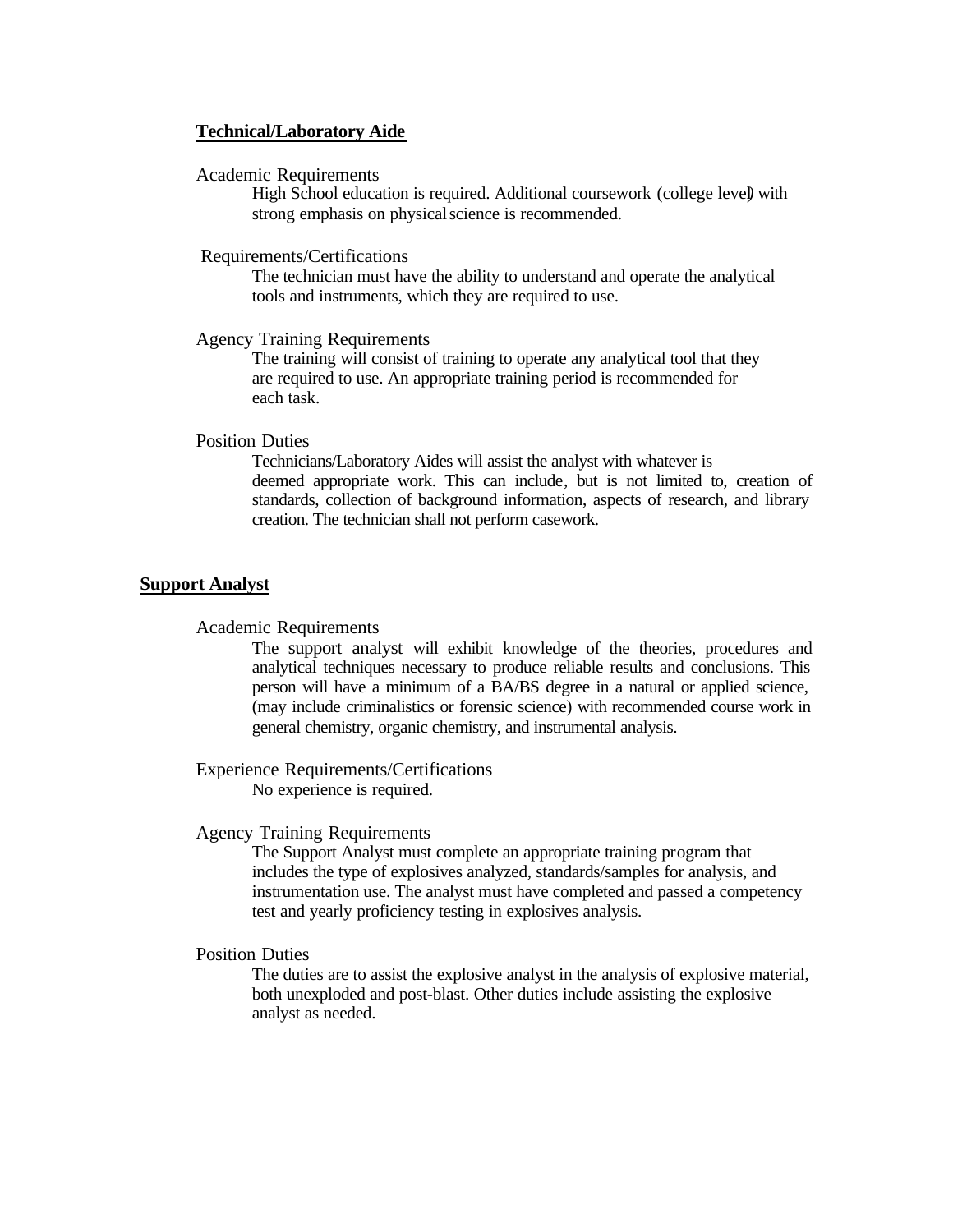# **Explosive Chemist/Analyst**

### Academic Requirements

The explosive chemist will exhibit knowledge of the theories, procedures and analytical techniques necessary to produce reliable results and conclusions. This person will have a minimum of a BA/BS degree in a natural or applied science, (may include criminalistics or forensic science) with recommended course work in general chemistry, organic chemistry, and instrumental analysis.

#### Experience Requirements/Certifications

None. Must complete a training program.

#### Agency Training Requirements

Complete an appropriate training program that includes the analysis of low and high explosives standards, samples for analysis, and instrumentation used. It is recommended that the analyst complete a class in explosives analysis and a post blast investigation course such as those taught at the California Criminalistics Institute, at regional forensic science seminars, and at federally sponsored schools. The Explosive Chemist/Analyst may acquire knowledge of the theories, procedures and techniques necessary to construct or reconstruct an explosive device. The analyst must have completed and passed a competency test and yearly proficiency testing in explosives analysis.

### Position Duties

The Explosive Chemist/Analyst is a person who receives, examines, and analyzes evidence, interprets results, writes reports and testifies to findings concerning casework. The qualified Explosive Chemist/Analyst may technically or administratively review other analyst's explosives reports. The experienced chemist/analyst may teach, perform research, develop procedures and methods, and may evaluate new technology and scientific equipment.

### **Explosives Chemist/Analyst Supervisor**

#### Academic Requirements

The Explosives Chemist/Analyst Supervisor shall possess knowledge, skills, and abilities of an Explosives Chemist/Analyst including the theories, procedures and analytical techniques necessary to produce reliable results and conclusions. This person will have a minimum of a BA/BS degree in a natural or applied science (may include criminalistics and forensic science) with recommended course work in general chemistry, organic chemistry, and instrumental analysis.

# Experience Requirements/Certifications

The Explosives Chemist/Analyst Supervisor shall have five (5) years experience in performing explosives analysis.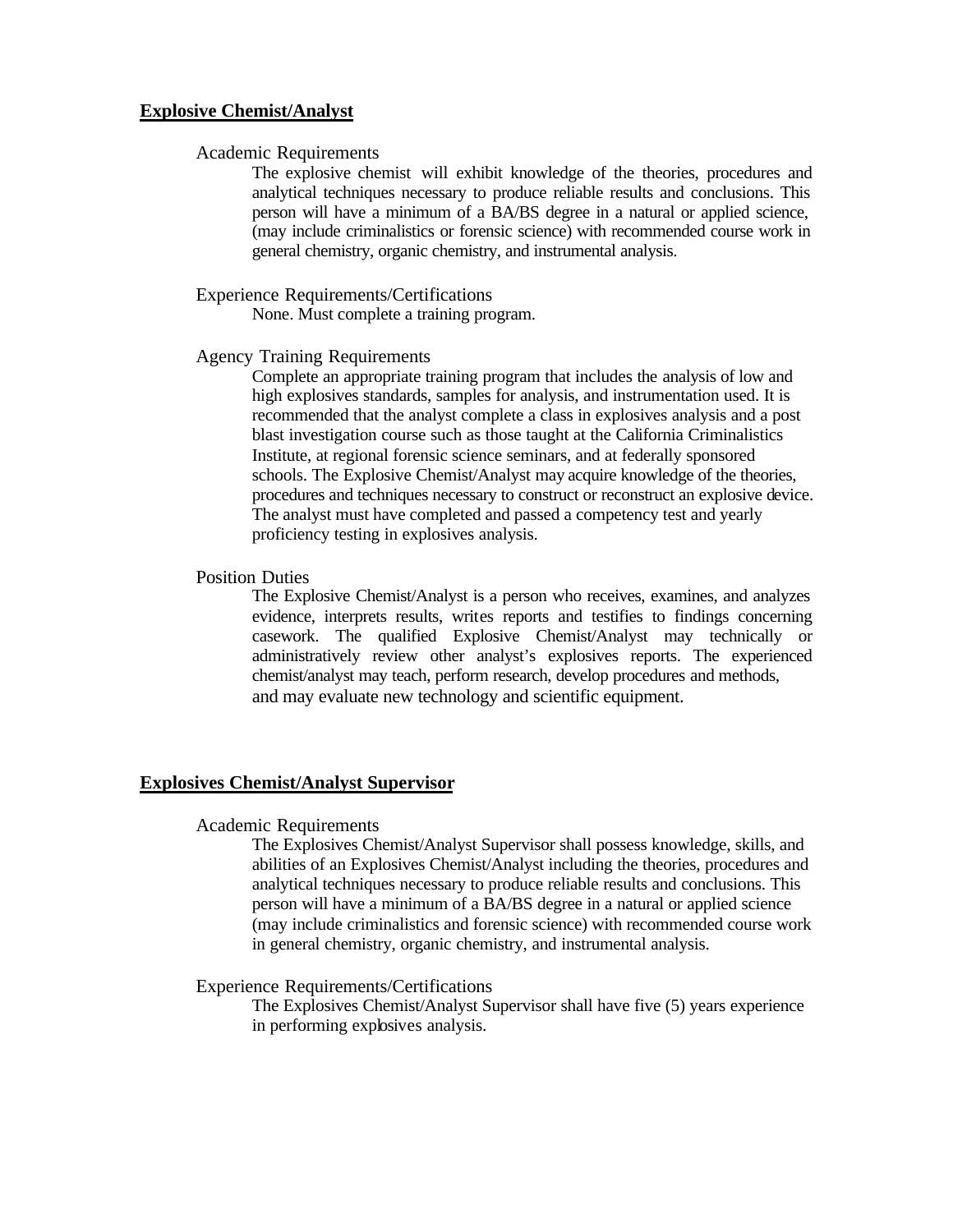# **Explosives Chemist/Analyst Supervisor** (continued)

#### Agency Training Requirements

It is recommended that the Explosives Chemist/Analyst Supervisor have at least a one day workshop in supervision provided by a local college, commercia l group, or corporate training program. It is preferred that the Explosives Chemist/Analyst Supervisor attend at least a one week class on supervision of technical/scientific personnel.

# Position Duties

In addition to regular supervisory duties, the Explosive Chemist/Analyst Supervisor may receive, examine and analyze evidence, interpret results, write reports, technically or administratively review reports, and may testify to findings concerning casework. They may also teach, perform research, and develop procedures and methods, and may evaluate new technology and scientific equipment.

## **Explosive Device Specialist**

.

### Academic Requirements

The Explosive Device Specialist will exhibit knowledge of the theories, procedures and techniques necessary to construct or reconstruct an explosive device. This person will have at least a high school diploma or equivalent.

### Experience Requirements/Certifications

A minimum of one-year training is recommended for the Explosive Device Specialist in the manufacture of pyrotechnics and explosives, in explosive ordnance devices, and in the manufacture of improvised explosive devices.

#### Agency Training Requirements

Training will include successful completion of schools involving bomb-making courses, for example, but not limited to, the Federal Bureau of Investigation Hazardous Devices School (Redstone Arsenal at Hunstville, Ala.), Post-Blast Explosives Investigation and/or Advanced Post-Blast Explosives class, and the Bureau of Alcohol, Tobacco, and Firearms explosives schools at Glynco, Georgia.

### Position Duties

The Explosive Device Specialist is a person who receives, examines, constructs, or reconstructs improvised explosive devices (pre and post blast), interprets results, writes reports, and testifies to findings concerning casework. The Explosive Device Specialist may teach, perform research, develop procedures and methods for the examination, construction, and reconstruction of explosive devices.